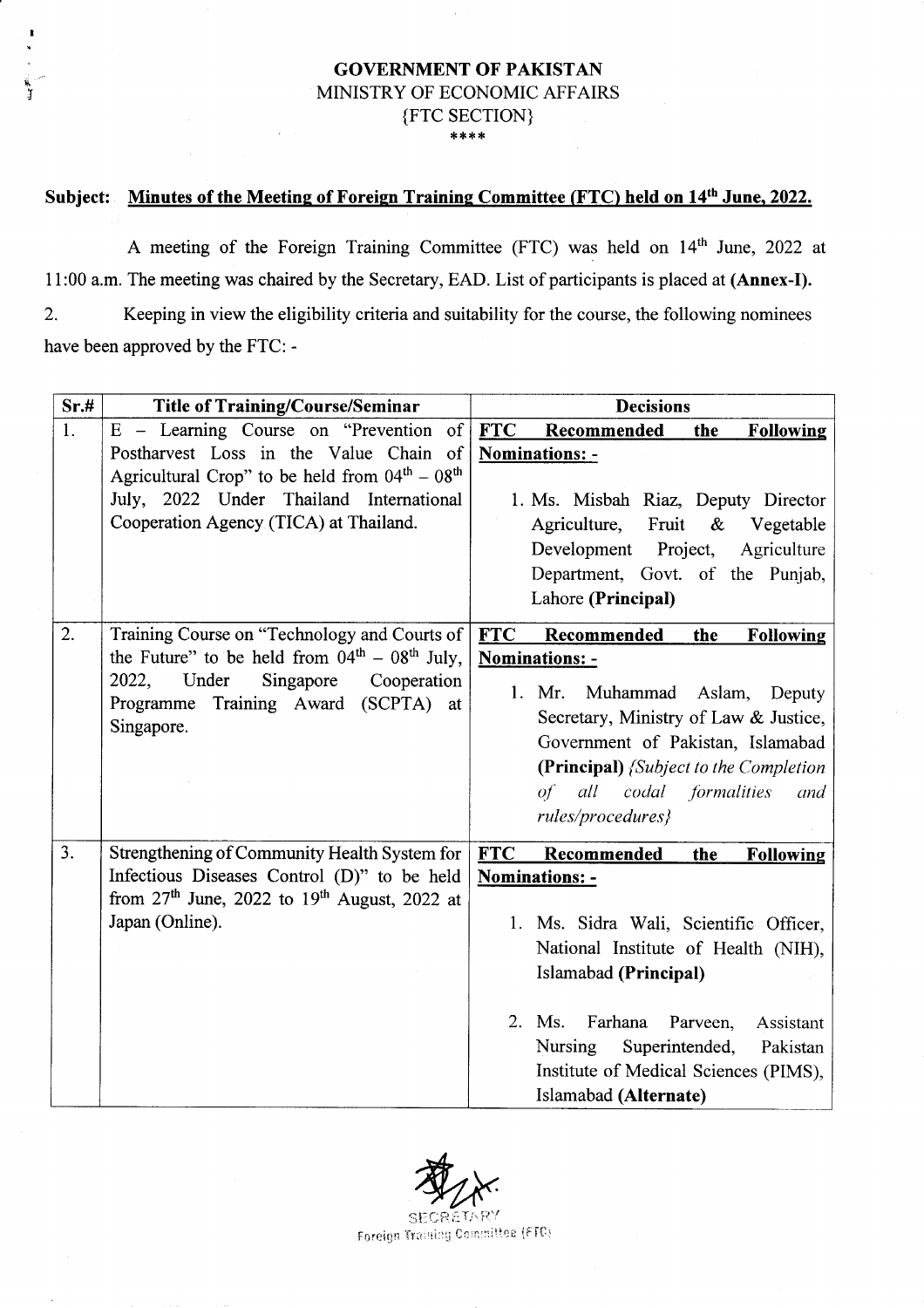|    | E - Learning Course on "Managing Coastal               | <b>Following</b><br>the<br>Recommended<br><b>FTC</b> |
|----|--------------------------------------------------------|------------------------------------------------------|
| 4. | Biodiversity Under Urbanization Pressures" to          | Nominations: -                                       |
|    | be held from $18^{th} - 22^{nd}$ July, 2022, Under the |                                                      |
|    | Singapore Cooperation Programme Training               | 1. Mr. Fayyaz Rasool, Manager MPCD,                  |
|    |                                                        | Karachi<br>Trust,<br>Port<br>Karachi                 |
|    | Award (SCPTA).                                         | (Principal) {Subject to the Completion               |
|    |                                                        | and<br>formalities<br>of all codal                   |
|    |                                                        |                                                      |
|    |                                                        | rules/procedures}                                    |
|    |                                                        | Director<br>Muhammad Azim,<br>2. Mr.                 |
|    |                                                        | (Urban Affairs), Ministry of Climate                 |
|    |                                                        | Change, Government of Pakistan,                      |
|    |                                                        | Islamabad (Alternate) {Subject to the                |
|    |                                                        | Completion of all codal formalities                  |
|    |                                                        |                                                      |
|    |                                                        | and rules/procedures}                                |
| 5. | E- Learning Course on "Development of                  | <b>Following</b><br>the<br>FTC Recommended           |
|    | Agricultural Resilience Capacity Through               | Nominations: -                                       |
|    | Water Management with Climate Smarts                   |                                                      |
|    | Irrigation System" to be held from $18^{th} - 29^{th}$ | Asghar,<br>1. Dr. Muhammad Rizwan                    |
|    | July, 2022 Under the Thailand International            | Section Officer, Ministry of Climate                 |
|    | Cooperation Agency (TICA).                             | Change, Government of Pakistan,                      |
|    |                                                        | Islamabad (Principal) {Subject to the                |
|    |                                                        | Completion of all codal formalities                  |
|    |                                                        | and rules/procedures}                                |
|    |                                                        |                                                      |
|    |                                                        | 2. Mr. Ibadullah Khan, Senior Ecologist,             |
|    |                                                        | Ministry of Energy (Power Division),                 |
|    |                                                        | Government of Pakistan, Islamabad                    |
|    |                                                        | (Principal) {Subject to the Completion               |
|    |                                                        | formalities<br>and<br>codal<br>all<br>of             |
|    |                                                        |                                                      |
|    |                                                        | rules/procedures}                                    |
|    |                                                        | 3. Ms. Uzma Rafique, Dr. Environmental               |
|    |                                                        | Scientist, Ministry of Energy (Power                 |
|    |                                                        | (Principal)<br>Islamabad<br>Division),               |
|    |                                                        | {Subject to the Completion of all codal              |
|    |                                                        |                                                      |
|    |                                                        | formalities and rules/procedures}                    |
|    |                                                        | Senior<br>Abbaas,<br>Wasim                           |
|    |                                                        | 4. Mr.<br>Energy                                     |
|    |                                                        | Sociologist, Ministry of                             |
|    |                                                        | (Power Division), Government of                      |
|    |                                                        | (Principal)<br>Islamabad<br>Pakistan,                |
|    |                                                        | {Subject to the Completion of all codal              |
|    |                                                        |                                                      |
|    |                                                        | formalities and rules/procedures}                    |

I<br>Iv

L

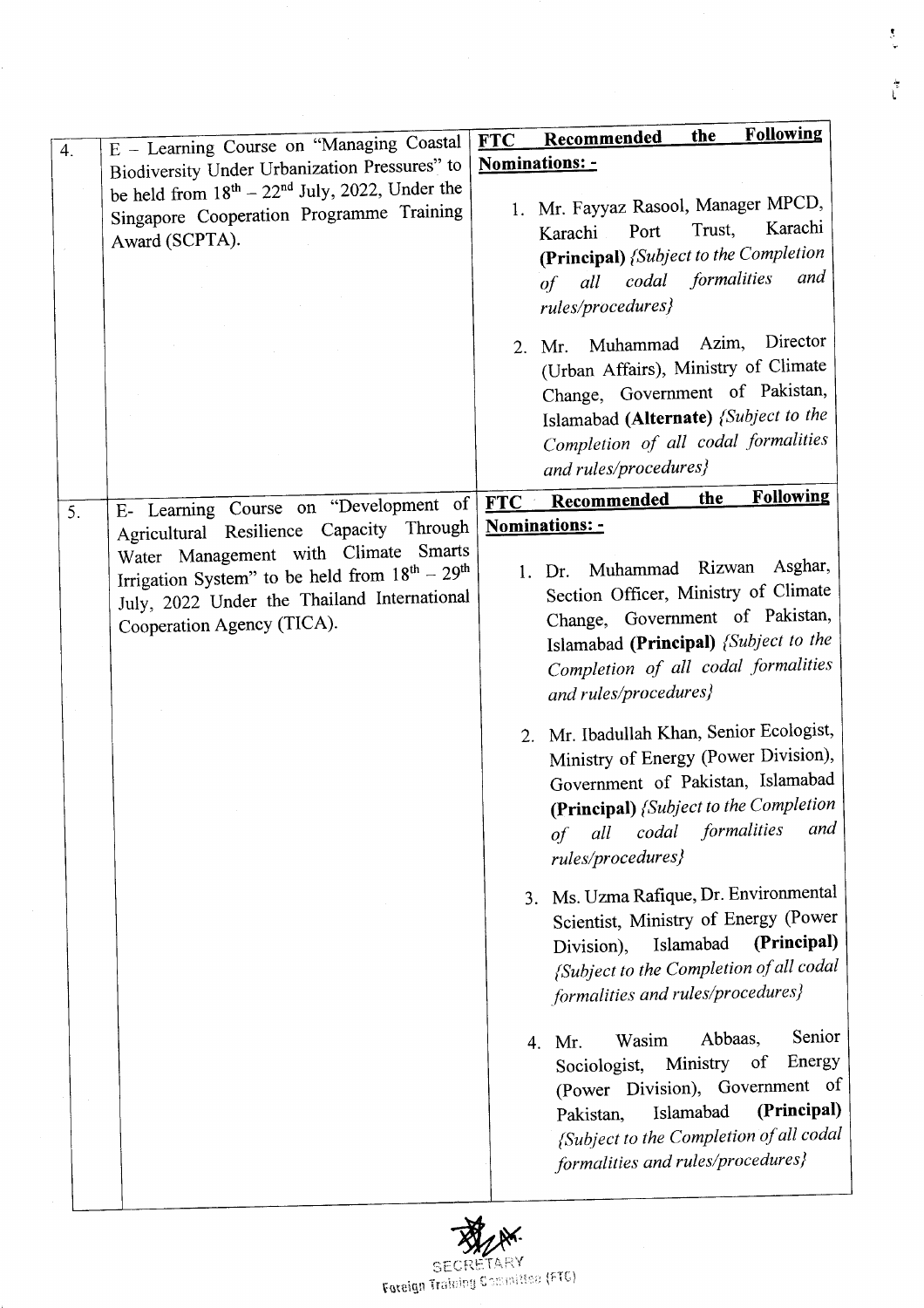5. Ms. Ramia Siddique, Senior Environmental Scientist, Ministry of Energy (Power Division), Government of Pakistan, Islamabad (Principal) {Subject to the Completion of all codal formalities and rules/procedures}

(Daniyal Khan) Section Officer/Secretary (FTC) 051-9202121

1. PS to Secretary, EAD.

I 7

t

- 2. PS to Additional Secretary-Il, EAD.
- 3. APS to Joint Secretary (Coord.), EAD.
- 4. PS to Joint Secretary (Training), Establishment Division.
- 5. Section Officer (SEA), EAD.
- 6. Section Officer (Japan-II), EAD.
- 7. Data Processing Officer (Computer Center) to up-load the Minutes of the meeting on EAD's Official Website.

EAD's U.O.No.1 (1) fTc/NIinutes/2022, dated 17 -06-2022.